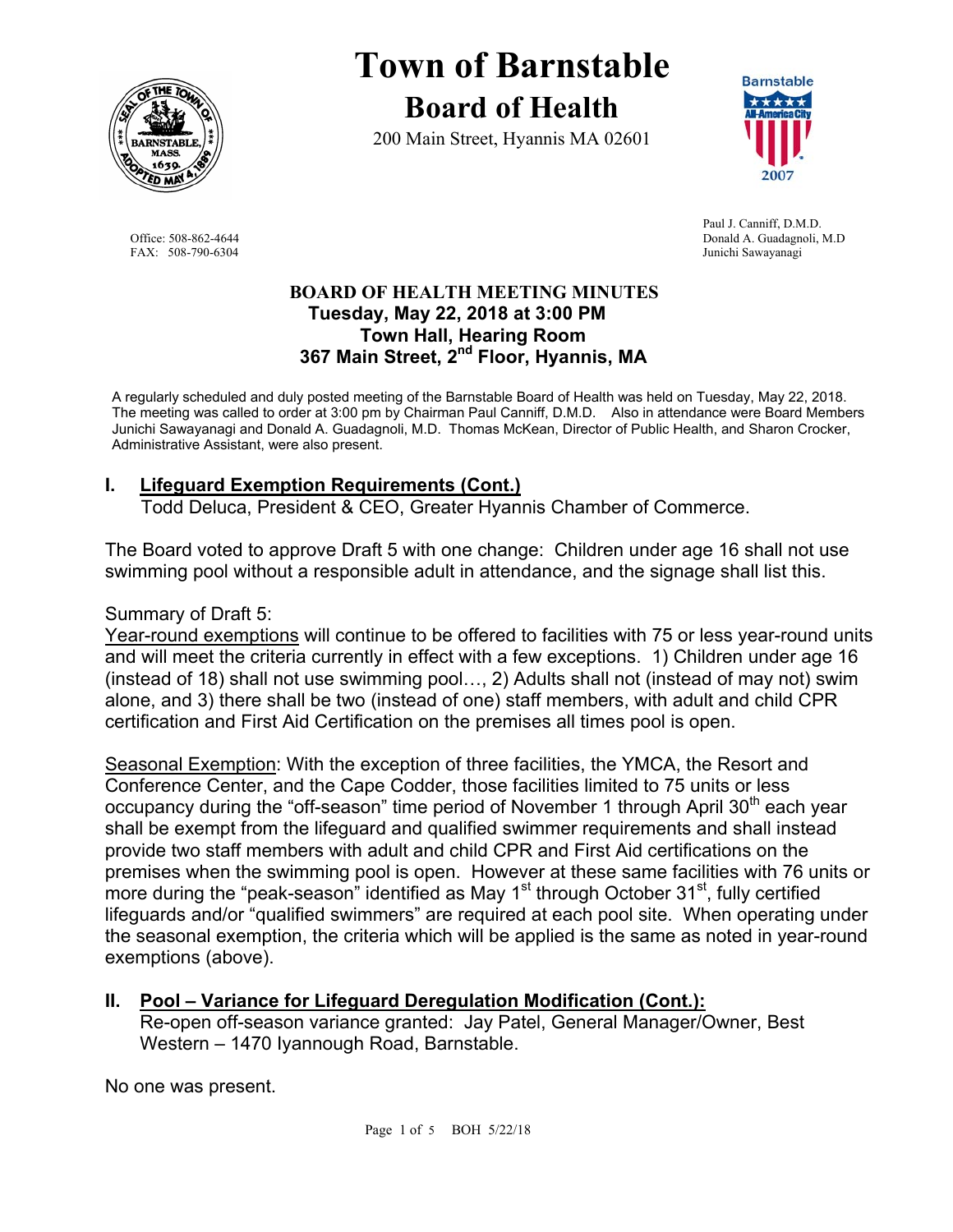Upon a motion duly and seconded, the Board voted to continue this item to the June 26, 2018 Board meeting. (Unanimously, voted in favor.)

#### **III. Hearing – Tobacco Violations:**

Bob Collett, Barnstable County Tobacco Enforcement.

- A. First Violation:
	- 1. Mohammad Shafigue, Pepper's Pantry-Big Daddy's Pizza, 4120 Falmouth Road, Cotuit
	- 2. Ashfaq Roshan, Quick Stop, 3821 Falmouth Road, Cotuit
	- 3. Marwan Imad for Jay Imad, Sav-On Gas, 381 Camp Street, Hyannis/W. Yarmouth

The Board discussed the violations being the first in three years. Dr. Canniff was in support of a fine for the first violation as recently discussed by the Board.

Upon a motion duly made and seconded, the Board voted to issue a warning for the three establishments. (Two voted in favor of a warning, Dr. Canniff opposed.)

B. Second Violation:

David Thornton, 228 North Street Automotive, North Street, Hyannis

Mr. Thornton put in a request shortly prior to the meeting to continue this item to the June meeting. The Board felt this needed to be handled promptly.

Upon a motion duly made and seconded, the Board determined to issue a \$200 fine and suspend the tobacco permit for 7 days starting Tuesday, May 29, 2018. The suspension will continue if the owner does not have a MA State license to sell cigarettes. (Unanimously, voted in favor.)

#### **IV. Variance – Septic:**

A. Chuck Rowland, Sullivan Engineering, representing B.F. Saul, owner – 347 Eel River Road, Osterville, Map/Parcel 115-001, 1.1 acre lot, repair of failed septic system, requesting variances for depth of components.

Upon a motion duly made and seconded, the Board voted to grant the variances with the following conditions: 1) record a 6-bedroom deed restriction, and 2) the engineer will obtain the bedroom measurements to see whether they are 70 square feet or greater. (Unanimously, voted in favor.)

B. Shaun and Mary Harrington, All Cape Well, and Peter Johnson, owner – 70 Moco Road, West Barnstable, Map/Parcel 215-006, 0.54 acre lot, emergency replacement of well, requesting variance of septic to owner's well.

Upon a motion duly made and seconded, the Board voted to grant the variance with the following condition: 1) the owner will do an annual water test on their well. (Unanimously, voted in favor.)

#### **V. Permit – Body Artist (New):**

Emma Zavaski, Hyannis, has taken anatomy and physiology, interested in employment at Pincushion, 600 Main Street, Hyannis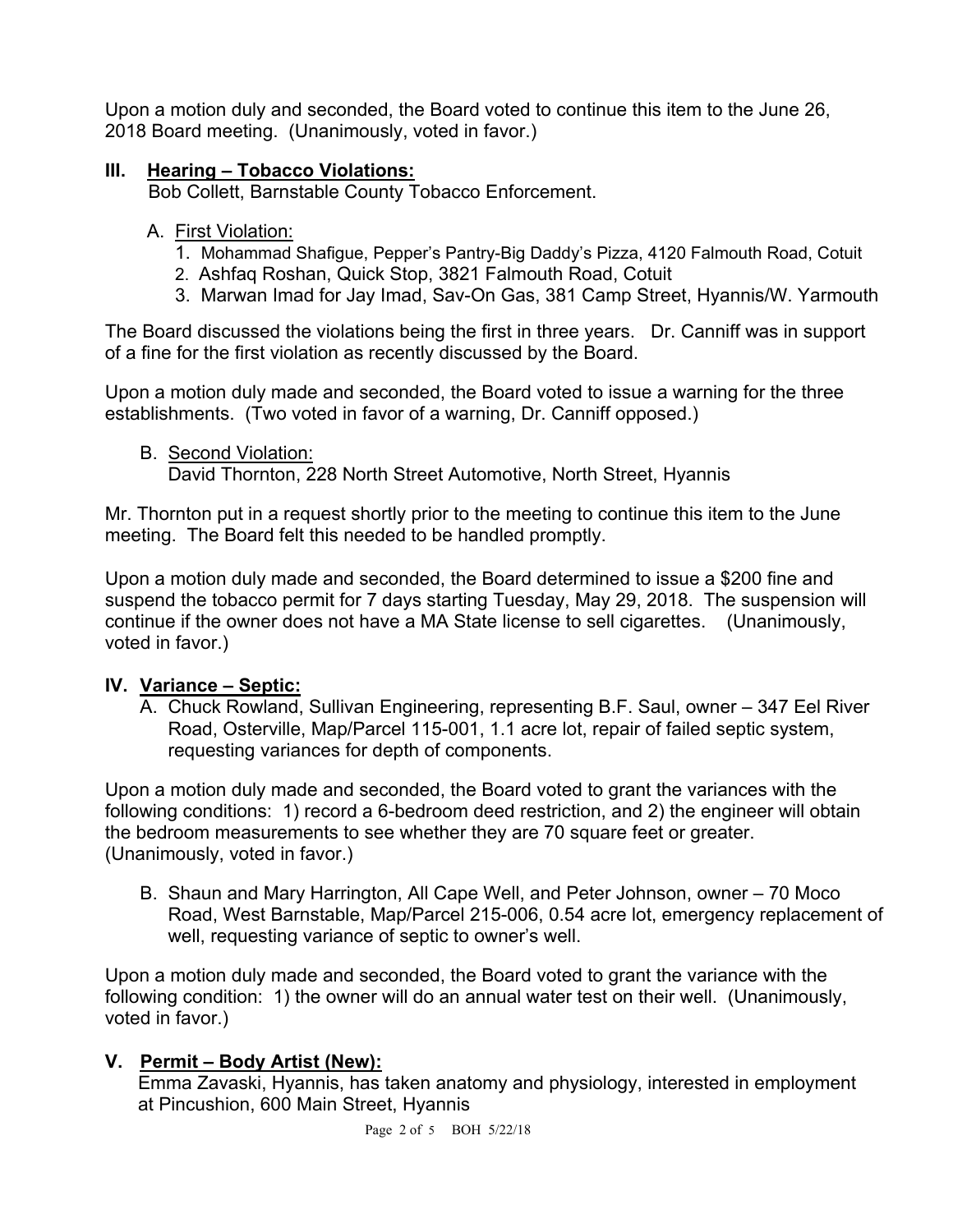No one was present.

Upon a motion duly made and seconded, the Board voted to move this item to the June  $26<sup>th</sup>$ meeting. (Unanimously, voted in favor.)

#### **VI. Permit – Body Art Establishment (New):**

Ivan Bulmaga representing Ekaterina Morozova, owner of Lash Boutique is looking to open a second shop located at 37 Barnstable Road, Hyannis, with Kate Sajin, R.N. operating this location when open, and will work at 26-A Barnstable Road, when closed.

No one was present.

Upon a motion duly made and seconded, the Board voted to move this item to the June  $26<sup>th</sup>$ meeting. (Unanimously, voted in favor.)

#### **VII. Variance – Food (Cont.):**

A. Fulya Tanyu, owner of Compass Café and the Four Points Tavern in the Hyannis Inn - 473 Main Street, Hyannis, air curtain variance request for outside seating, continued from April 24, 2018.

Upon a motion duly made and seconded, the Board voted to grant the variance with the following conditions: 1) within 120 days they must install one air curtain and have a screen door on that exit for food, and 2) they must use the cambro equipment to bring the food they are serving to the other building. (Unanimously, voted in favor.)

B. Russell Smith, Island Twelve Restaurant and Bar – 16 Barnstable Road, Hyannis, space previously part of KKatie's Burger Bar, Main/Barnstable Rd, Hyannis, continuation of grease trap variance request.

No one was present. DPW had mailed a letter dated 5/9/18 to the Board and to the applicant stating they do not support granting the variance. An exterior grease trap is needed in their opinion.

Upon a motion duly made and seconded, the Board voted to **deny** the grease trap variance as requested by WPC and, thus, a grease trap is required to be installed prior to operation. (Unanimously, voted against granting variance; therefore, variance denied.)

C. Chandler Bosworth and Enrique Valdovinos, owner of Mi Pueblo – 459-B Main Street, Hyannis, Map/Parcel 308-083, requesting grease trap variance with Big Dipper Grease Recovery Device (GRD).

No one was present. The establishment has been in operation for four years and knows a grease trap is necessary. DPW recommended denying the variance and requiring a grease trap be installed by July 4th. The owner is trying to locate a new space as he can't afford the grease trap.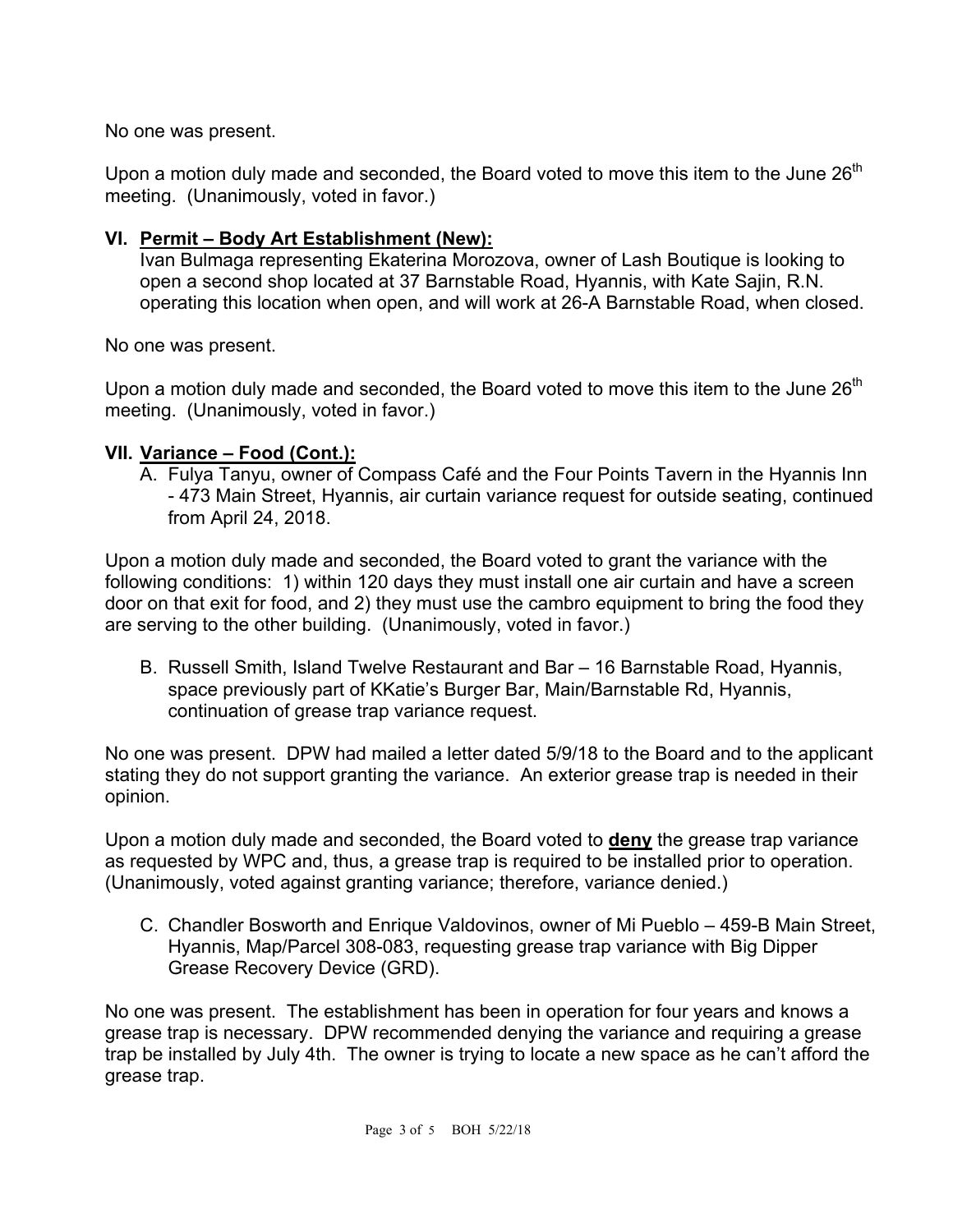Upon a motion duly made and seconded, the Board voted to continue this item for 30 days (to the June 26th meeting). (Unanimous, voted in favor.)

# **VIII. One Day Temporary Food Events:**

A. Jessica MacAleese, Cape Symphony and Conservatory, requesting "Music on Tap" event on Thursday, June 21, 2018 at 2235 Iyannough Road, West Barnstable at 5:30 with a menu of fried chicken on waffles, eggplant rolatini, clam chowder and bread.

Jessica MacAleese was present.

Upon a motion duly made and seconded, the Board voted to grant the temporary food event with the condition that the food tables in the center with self-serve food be removed, and there be a minimum of two servsafe persons, one on each side of the event to each oversee three tables close together. (Unanimously, voted in favor.)

B. Keith Bellevue, Cape Cod Melody Tent, requesting the Scallop Festival event to be held at the Melody Tent site on August 4, 2018 at 5pm with a menu of fried scallops, french fries, pre-cooked chicken tenders, and coleslaw.

Keith Bellevue was present and stated they are still working out the location of the fryers with the Fire Department.

Upon a motion duly made and seconded, the Board voted to grant the temporary food event subject to the approval of the Fire Department. (Unanimously, voted in favor.)

- C. Jennifer Williams, Osterville Farmers Market requesting:
	- 1. Michael's Donut, requesting change from three dates maximum, during the summer to 14 dates (every Friday, along with Saturday, October  $6<sup>th</sup>$ ).
	- 2. Stir Crazy-er vendor serves all plant-based foods and is requesting cooking 14 dates (every Friday, along with Saturday, October  $6<sup>th</sup>$ ).

#### Two motions:

Upon a motion duly made and seconded, the Board voted to grant the two vendors for fourteen dates during the Farmer's Market season. (Unanimously, voted against fourteen dates).

Upon a motion duly made and seconded, the Board amended the request to grant the two vendors for three dates during the Farmer's Market season. The dates will be identified at a later time. The Board suggested Stir Crazy-er package their vegetable wraps in their kitchen and sell at the market and then all dates would be available to them. (Unanimously, voted in favor.)

#### **IX. Hearing – Dumpster (Cont.)**

Robert Murphy, Portside Tavern – 72 North Street, Hyannis, dumpster issue, continued from December 19, 2017 meeting, results of research into plot plan.

No one was present.